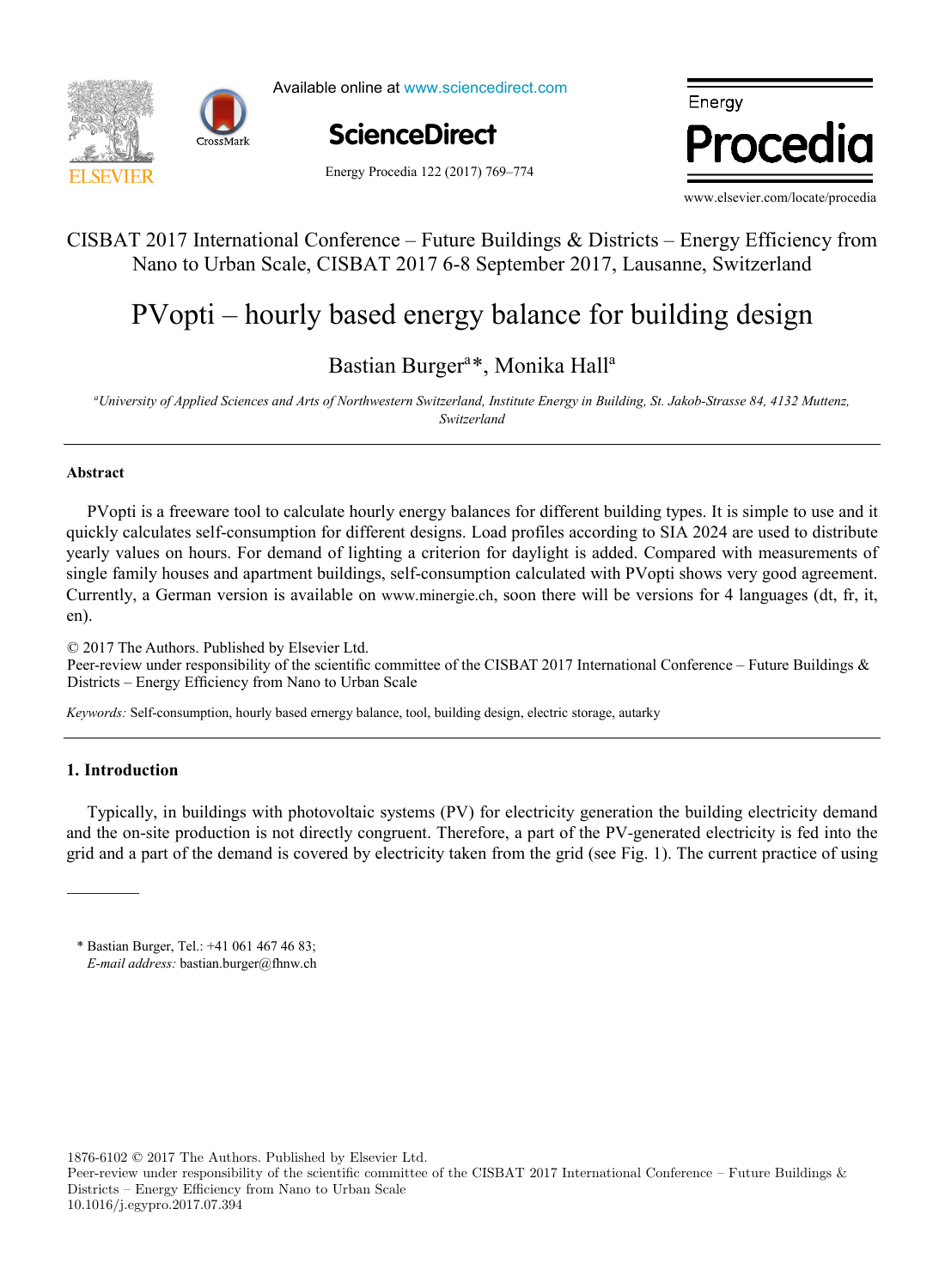yearly based energy balances does not differentiate PV electricity in regard to self-consumption or self-sufficiency. With the increase of installed PV power, the discussion on volatile electricity generation, electric energy storage and grid-development, self-consumption gains more attention. The variation of demand and production over time can cause a major challenge for utility companies. For building owners, the economic viability and ecological balance are strongly influenced by self-consumption and self-sufficiency.

Focus on the mismatch between electricity demand and production in buildings led the leading Swiss label for buildings Minergie to experiment with monthly based energy balances for a selection of Minergie-A beacon projects in the year 2015. Several approaches based on monthly balances were discussed, none of which proved to be readily applicable. In terms of manageability and according to [1], energy balances based on an hourly time step are considered to be the best approach, overall. As part of subtask B of IEA EBC Annex 67, a methodology has been developed by the authors which allows calculation of electricity self-consumption with only a very limited set of information about the building. Based on this methodology, an hourly-based tool called "Enerflex" was developed. With Enerflex, variations in self-consumption can be rated in the (early) design phase with reasonable accuracy and cost.

On January  $1<sup>st</sup>$ , 2017 Minergie launched new definitions of requirements. These are based on an hourly energy balance and a different weighting of on-site generated electricity for self-consumption and electricity fed to the grid. Minergie attempts to be the first label to take grid interaction into account as a design parameter for buildings. The authors were mandated by Minergie and the Swiss cantons to develop a public "self-consumption-tool" for practical application – "PVopti". This tool is a toned down version of Enerflex geared to be used as part of the Minergie certification process. PVopti is an easy-to-use and freely available tool which can be used for most building types. The tool respects common heating systems, the main energy demands found in buildings and on-site electricity generation by photovoltaics and combined heat and power. Electricity storage can be included as well as demand side management.

As Swiss standards are also beginning to look at self-consumption, the tool may find additional use in the near future. The Swiss standard SIA 380 [2] already allows an hourly based energy balance, and the revised Merkblatt SIA 2031 [3] will demand an hourly based calculation of PV self-consumption.

| Nomenclature           |                                                                          |
|------------------------|--------------------------------------------------------------------------|
| Self-consumption       | PV electricity generated and simultaneously used to cover own demand [-] |
| Self-consumption ratio | Percentage of self-consumption on PV electricity [%]                     |
| Autarky ratio          | Percentage of self-consumption on electricity demand [%]                 |
| Feed-in                | PV electricity fed into the grid [kWh]                                   |
| Feed-in ratio          | Percentage of fed-in on PV electricity [-]                               |



Fig. 1: Relation between self-consumption, feed-in and autarky and their ratio

## **2. Methodology and workflow**

PVopti was developed to be used by architects, designers and engineers in the early stages of building design. Therefore, it has to be simple to handle and quick in use. Variations of a base design must be easy and the resulting effect on self-consumption must be displayed clearly.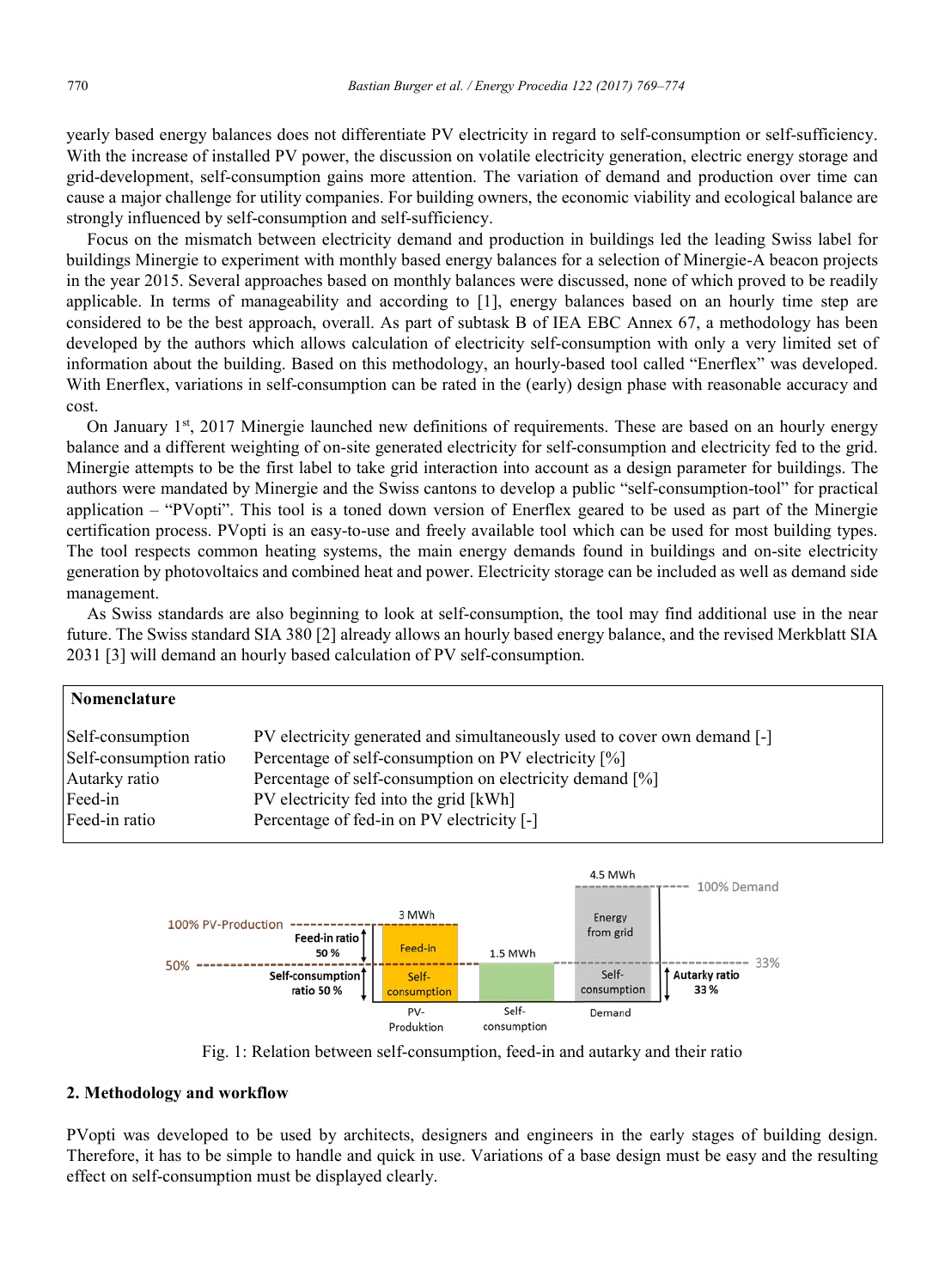In order to cause no additional work, calculations required for building codes anyway are used as input values. Additional standard values based on Merkblatt SIA 2024 [4] or on Minergie [5] are used. With progress in planning, more values from external calculations are available which can be used as input and can help increase the accuracy of the results of PVopti.

Once yearly or monthly input data are entered, hourly demand and production is calculated by using profiles according to [4], based on climate data (according to Merkblatt SIA 2028 [6]), SIA standards (e.g. SIA 380/1 [7]) and additional estimations. Electric storage or demand-side management is taken in to account on an hourly basis as well. Hourly results are aggregated to yearly a monthly values and displayed as numerical values and graphically (Fig. 2).



Fig. 2: Workflow of PVopti (DHW: domestic hot water)

For better usability only two sheets are visible to the user. Color codes guide through the input sheet: yellow cells demand input values (which will replace a standard value if proposed), green cells hold pull-down-menus to choose from (Fig. 3a). The result sheet displays values and graphics for grid-interaction, demand and production (Fig. 3b).



Fig. 3: Details of input sheet and result sheet



Fig. 4: Example of displayed results for monthly electricity demand by usage and PV-production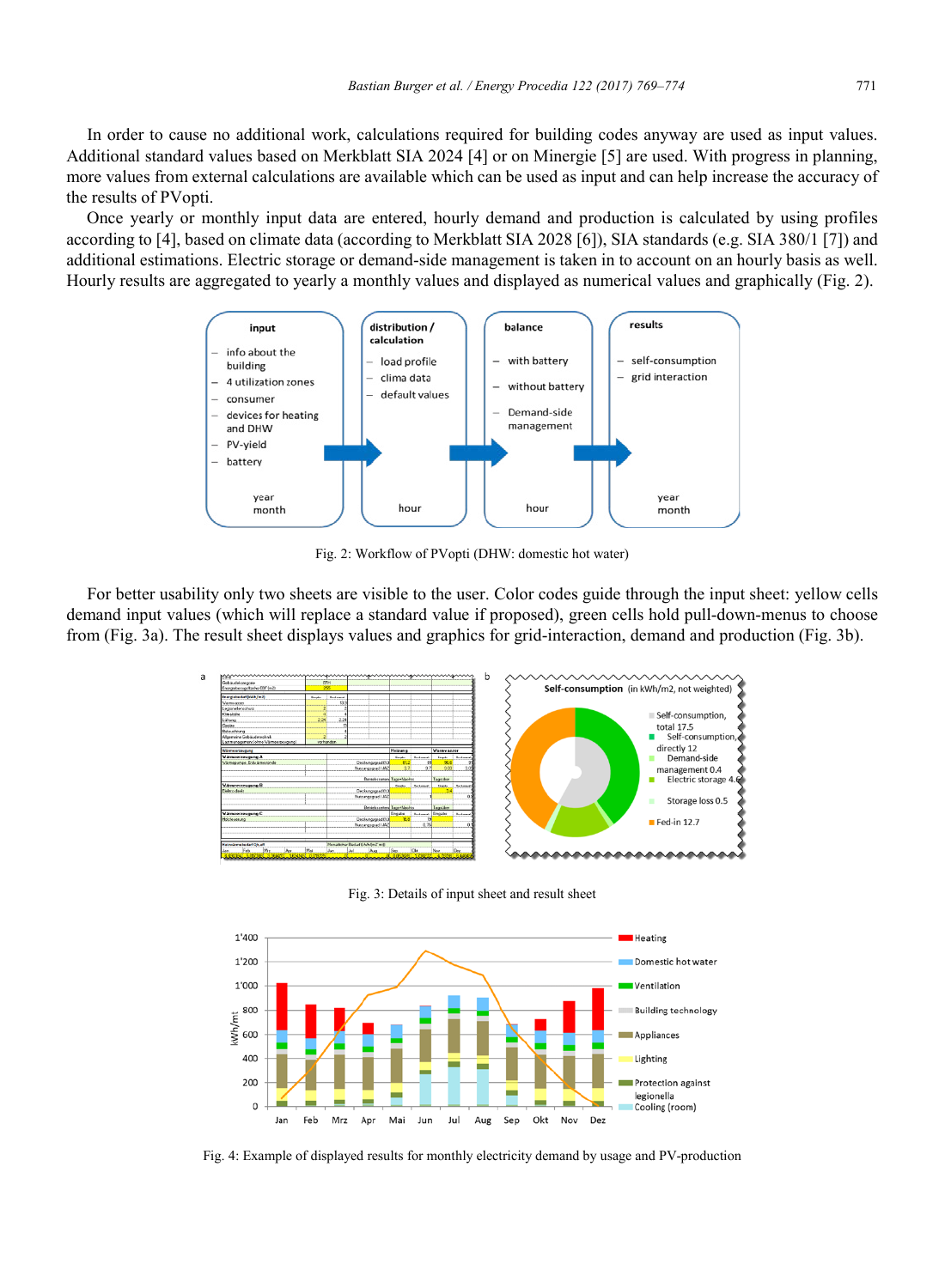The plausibility can be easily checked via a detailed display of monthly demand values (Fig. 4). This diagram also gives a very good overview of the demand distribution across individual consumers involved.

### **3. Load profiles for lightening: adaption to daylight**

Load profiles according to [4] do not respect the influence of daylight. Therefore, an additional criterion for daylight is implemented in PVopti to distribute demand for lighting more realistically.

According to [4], apartment buildings are comprised of 90% "living apartment building" and 10% "staircase". Electric lighting is used for 4 hours with full load during daytime (7-18h) for "living apartment building" (11h for "staircase") and for 3 hours (2h for "staircase") with full load during nighttime (18-7h). For special categories like "residential rooms", nighttime electrical lighting is restricted to the hours between 18-21h. Profiles according to Merkblatt SIA 2024 [4] allocate the same load to each weekday and to each hour in the same daily interval (daytime, nighttime, nighttime restricted, see Fig. 5a).

In PVopti, these load profiles are improved with a criterion for daylight. It is assumed that there is no need for electric light when the global irradiation exceeds 200 W/m<sup>2</sup> (see also [8]). Because there are room types without daylight (e.g. cellar) and room types with shading devices due to necessity (e.g. offices typically have blinds as glare protection or for solar control), the daylight criterion is not used for all rooms. For each building type, a percentage of rooms is assumed to require electric light independent of daylight conditions. For apartment buildings, this percentage is set to 40%. In Fig. 5b the influence of the criterion for daylight on the distribution of the electric load for lighting is shown for an example apartment building  $(1600 \text{ m}^2, \text{electric load for lighting: } 5 \text{ kWh/m}^2)$ .

|   |      | Month |      |      |      |      |      |       |      |      |      |      |       |   |      | Month |      |       |      |       |      |         |       |             |       |            |       |
|---|------|-------|------|------|------|------|------|-------|------|------|------|------|-------|---|------|-------|------|-------|------|-------|------|---------|-------|-------------|-------|------------|-------|
| a | Hour | Jan   | Feb  | Mar  | Apr  | Mai  | Jun  | Jul   | Aug  | Seo  | Okt  | Nov  | Dez   | b | Hour | Jan   | Feb  | Mar   | Apr  | Mai   | Jun  | Jul     | Aug   | Sep         | Okt   | <b>Nov</b> | Dez   |
|   |      | 1.8   | 1.7  | 1.8  | 1.7  | 1.8  | 1.7  | 1.8   | 1.8  |      | 1.8  | 1.7  | 1.7   |   | 1    | 2.2   | 2.1  | 2.2   | 2.2  | 2.2   | 2.2  | 2.2     | 2.2   | 22          | 22    | 2.2        | 2.2   |
|   |      | 1.8   | 1.6  | 1.8  | 1.7  | 1.8  | 1.7  | 1.8   | 1.8  | 1.7  | 1.8  | 1.7  | 1.8   |   | 2    | 2.2   | 2.0  | 2.2   | 2.2  | 2.2   | 2.2  | 2.2     | 2.2   | 22          | 2.2   | 2.2        | 2.2   |
|   |      | 1.8   | 1.6  | 1.8  | 1.7  | 1.8  | 1.7  | 1.8   | 1.8  |      | 1.8  | 1.7  | 1.8   |   | з    | 2.2   | 2.0  | 22    | 2.2  | 2.2   | 2.2  | 2.2     | 2.2   | 22          | 2.2   | 2.2        | 2.2   |
|   | Δ    | 1.8   | 1.6  | 1.8  | 1.7  | 1.8  | 1.7  | 1.8   | 1.8  | 1.7  | 1.8  | 1.7  | 1.8   |   | Δ    | 2.2   | 2.0  | 22    | 2.2  | 2.2   | 2.2  | 2.2     | 2.2   | 22          | 2.2   | 2.2        | 2.2   |
|   | 5    | 1.8   | 1.6  | 1.8  | 1.7  | 18   | 1.7  | 1.8   | 1.8  | 1.7  | 1.8  | 1.7  | 1.8   |   | 5    | 2.2   | 2.0  | 22    | 2.2  | 2.2   | 2.2  | 2.2     | 2.2   | 22          | 2.2   | 2.2        | 2.2   |
|   | 6    | 1.8   | 1.6  | 1.8  | 1.7  | 1.8  | 1.7  | 1.3   | 1.8  | 1.7  | 1.8  | 1.7  | 1.8   |   | 6    | 2.2   | 2.0  | 2.2   | 2.2  | 2.2   | 2.1  | 2.2     | 2.2   | 22          | 2.2   | 2.2        | 2.2   |
|   | 7    | 1.8   | 1.6  | 1.8  | 1.7  | 1.8  | 1.7  | 1.8   | 1.8  | 1.7  | 1.8  | 1.7  | 1.8   |   | 7    | 2.2   | 2.0  | 22    | 2.1  | 1.7   | 1.3  | 1.5     | 2.0   | 22          | 2.2   | 2.2        | 2.2   |
|   | я    | 38.0  | 34.3 | 33.0 | 36.8 | 38.0 | 36.8 | 38.0  | 38.0 | 36.8 | 38.0 | 36.5 | 38.0  |   | 8    | 47.8  | 43.1 | 40.4  | 30.5 | 28.9  | 22.1 | 28.9    | 25.7  | 37.8        | 45.7  | 46.2       | 47.8  |
|   | 9    | 38.0  | 34.3 | 33.0 | 36.8 | 38.0 | 36.8 | 38.0  | 38.0 | 36.8 | 38.0 | 36.8 | 38.0  |   | 9    | 47.8  | 41.0 | 36.2  | 25.2 | 247   | 17.9 | 24.7    | 18.3  | 28.4        | 39.4  | 46.2       | 47.8  |
|   | 10   | 38.0  | 34.3 | 38.0 | 36.8 | 38.0 | 36.8 | 38.0  | 38.0 | 36.8 | 38.0 | 36.8 | 38.0  |   | 10   | 45.7  | 31.6 | 29.9  | 21.0 | 247   | 16.8 | 19.4    | 19.4  | 22.1        | 29.9  | 36.8       | 47.8  |
|   | 11   | 380   | 34.3 | 33.0 | 36.8 | 38.0 | 36.8 | 38.0  | 38.D | 36.8 | 38.0 | 36.8 | 38.0  |   | 11   | 36.2  | 25.3 | 24.7  | 21.0 | 23.6  | 16.8 | 19.4    | 19.4  | 20.0        | 28.9  | 30.5       | 40.4  |
|   | 12   | 38.0  | 34.3 | 33.0 | 36.8 | 38.0 | 36.8 | 38.0  | 38.0 | 36.8 | 38.0 | 36.8 | 38.0  |   | 12   | 35.2  | 25.3 | 21.5  | 18.9 | 247   | 16.8 | 17.3    | 17.3  | 18.9        | 28.9  | 32.6       | 36.2  |
|   | 13   | 38.0  | 343  | 38.0 | 36.8 | 38.0 | 36.8 | 38.0  | 38.0 | 36.8 | 38.0 | 36.8 | 38.0  |   | 13   | 38.3  | 26.3 | 26.8  | 20.0 | 226   | 17.9 | 19.4    | 15.2  | 22.1        | 26.8  | 31.5       | 36.2  |
|   | 14   | 38.0  | 34.3 | 33.0 | 36.8 | 38.0 | 36.8 | 38.0  | 38.0 | 36.8 | 38.0 | 36.8 | 38.0  |   | 14   | 38.3  | 23.2 | 23.6  | 20.0 | 247   | 16.8 | 20.5    | 15.2  | 23.1        | 27.8  | 37.8       | 42.5  |
|   | 15   | 38.0  | 34.3 | 33.0 | 36.8 | 38.0 | 36.8 | 38.0  | 38.0 | 36.8 | 38.0 | 36.8 | 38.0  |   | 15   | 44.6  | 27.4 | 26.8  | 20.0 | 26.8  | 20.0 | 20.5    | 19.4  | 27.3        | 29.9  | 43.1       | 47.8  |
|   | 16   | 38.0  | 34.3 | 38.0 | 36.8 | 38.0 | 36.8 | 38.0  | 38.0 | 36.8 | 38.0 | 36.8 | 38.0  |   | 16   | 47.8  | 37.9 | 29.9  | 23.1 | 268   | 21.0 | 22.6    | 23.6  | 31.5        |       | 46.2       | 47.8  |
|   | 17   | 38.0  | 343  | 33.0 | 36.8 | 38.0 | 36.8 | 38.0  | 38.0 | 36.8 | 38.0 | 36.8 | 38.0  |   | 17   | 47.8  | 43.1 | 41.5  | 29.4 | 289   | 25.2 | 26.8    | 23.6  | 44.1        | 47.8  | 46.2       | 47.8  |
|   | 18   | 38.0  | 34.3 | 33.0 | 36.8 | 38.0 | 36.8 | 38.0  | 38.0 | 36.8 | 38.0 | 36.8 | 38.0  |   | 18   | 47.8  | 43.1 | 47.8  | 46.2 | 36.2  | 31.5 | 35.2    | 45.7  | 46.2        |       | 46.2       | 47.8  |
|   | 19   | 81.3  | 73.4 | 81.3 | 78.7 | 81.3 | 78.7 | 81.3  | 81.3 | 78.7 | 81.3 | 78.7 | 81.3  |   | 19   | 102.2 | 92.3 | 102.2 | 98.9 | 102.2 | 98.9 | 102.2   |       | 98.9        | 102.2 | 58.9       | 102.2 |
|   | 20   | 81.3  | 73.4 | 81.3 | 78.7 | 81.3 | 78.7 | \$1.3 | 81.3 | 78.7 | 81.3 | 78.7 | \$1.3 |   | 20   | 102.2 | 92.3 | 102.2 | 98.9 | 102.2 | 98.9 | 102.2   | 102.2 | 98.9        | 102.2 | 98.9       | 102.2 |
|   | 21   | 81.3  | 73.4 | 81.3 | 78.7 | 81.3 | 78.7 | \$1.3 | 81.3 | 78.7 | 81.3 | 78.7 | 81.3  |   | 21   | 102.2 | 92.3 | 102.2 | 98.9 | 102.2 | 98.9 | 102.2   | 102.2 | 98.9        | 102.2 | 98.9       | 102.2 |
|   | 22   | 1.8   | 1.6  | 1.8  | 1.7  | 18   | 1.7  | 1.8   | 1.8  | 1.7  | 1.8  | 1.7  | 1.8   |   | 22   | 2.2   | 2.0  | 22    | 2.2  | 2.2   | 2.2  | 2.2     | 2.2   | 22          | 2.2   | 2.2        | 22    |
|   | 23   | 1.8   | 1.6  | 18   | 1.7  | 1.8  | 1.7  | 1.8   | 1.8  | 1.7  | 18   | 1.7  | 1.8   |   | 23   | 2.2   | 2.0  | 22    | 2.2  | 2.2   | 2.2  | 2.2     | 2.2   | 22          | 2.2   | 2.2        | 2.2   |
|   | 24   | 1.8   | 1.6  | 1.8  | 1.7  | 1.8  | 1.7  | 1.8   | 1.8  | 1.7  | 1.8  | 1.7  | 1.8   |   | 24   | 2.2   | 2.0  | 2.2   | 2.2  | 2.2   |      | 2.2 2.2 |       | $2.2$ $2.2$ | 2.2   | 2.2        | 2.2   |

Fig. 5: (a) Electric load (kWh) for lightning according to Merkblatt SIA 2024 [4]; (b) Electric load (kWh) for lightening according to [4] improved with a criteria for daylight

Due to the number of days per month, the electric load for lighting per month according to [4] varies between 7.7% (February) and 8.5% (several months, e.g. July) of the yearly load (Fig. 6a). After introduction of the improved model with the criterion for daylight, the distribution changes (e.g. June has 6.8% and December 10.2% of the yearly load, Fig. 6b).



Fig. 6: Percentage of yearly load for lightening per month (a) according to Merkblatt SIA 2024 [4]; (b) improved with criteria for daylight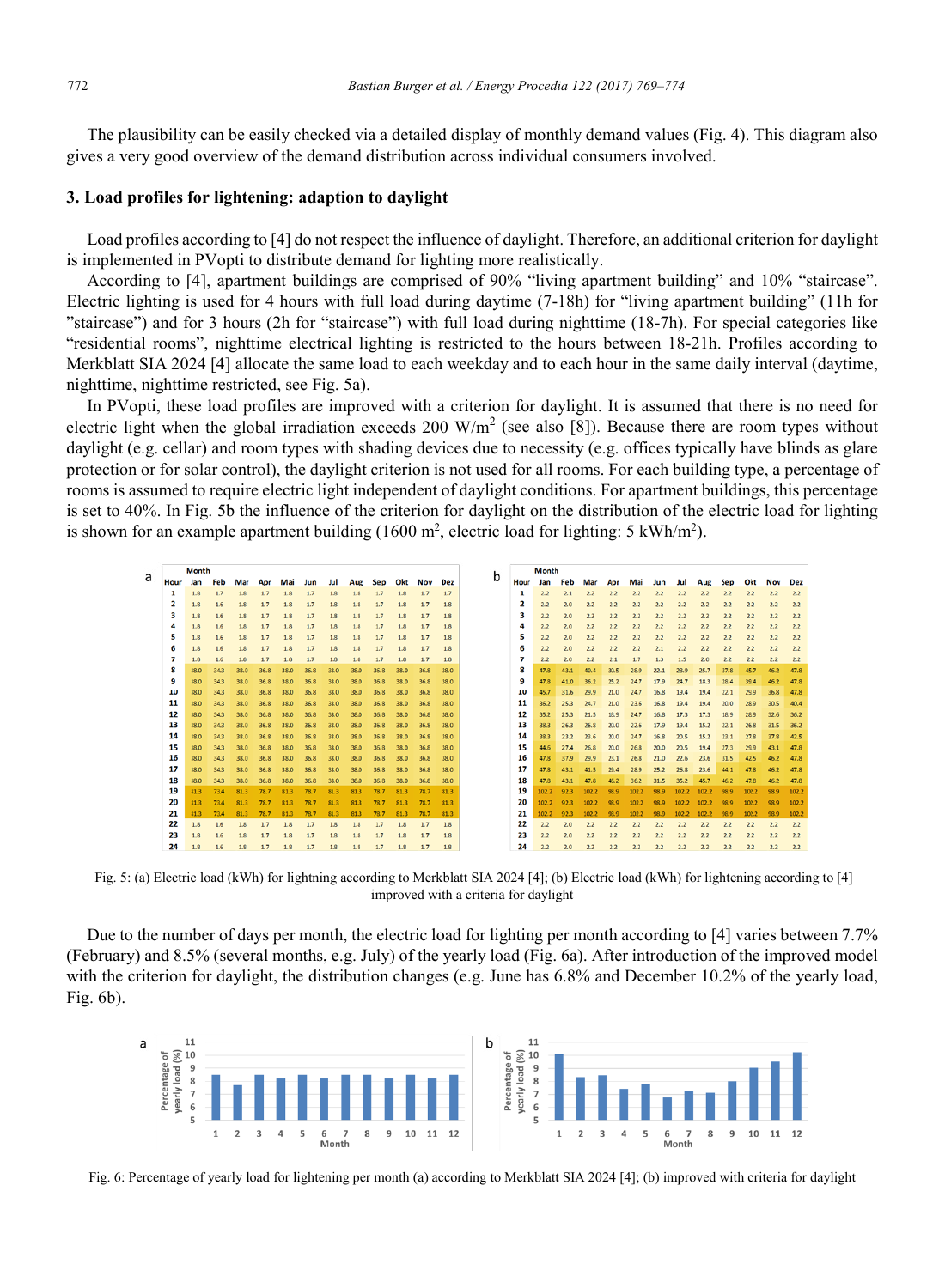### **4. Validation**

Assumptions and calculations are the same as for the precursor tool "Enerflex", validation of Enerflex (see [8]) is applicable to PVopti. As mentioned, a comparison to "Solarstromspeicher-Unabhängigkeitsrechner" [10] shows a high correlation in the results. As stated above, introduction of the criterion for daylight leads to a significant change in the household demand (see Fig. 6a) into to a yearly profile with higher demand in wintertime (Fig. 6b) leading to a better correlation with the demand generated with daily load profiles according to "Stromlastprofil H0, BEDW" [9].

For validation purposes, further calculations done with PVopti and measurement results are compared for seven buildings (see Fig. 7). For each building, two calculations are compared to one measurement. The green columns show the result values for the self-consumption ratio and the blue columns show the results for the autarky ratio. The three results are firstly "PVopti" (PO): grid interaction calculated with PVopti based on input available in the early planning phase or as part of the building permit - this calculation is also the basis for Minergie submission. Secondly "Measurement" (MS): based on measured grid interaction and thirdly "PVopti (validated)" (POV): grid interaction calculated with PVopti and input data validated with measured values for demand and production.

For PO, following values are used as input: monthly demand for heating according to SIA 380/1[7], monthly PVproduction (simulation with various software) and yearly demand for lighting, appliances and building equipment based on Minergie [5]. Reductions for efficient equipment as permitted by Minergie are not taken into account. If available, additional input is used (e.g. calculation of demand for lighting for kindergarten according to [11], WPesti [12] used for calculation of JAZ, information about operating times for heat production, …). The results of MS are based on billings for electricity and/or on measurements of demand and production. Depending on available data, for POV input values validated by measurement are used. Thereby, the influence of standard values for demand is reduced (as long as the demand of each component is unknown, the distribution of known demand to the components is still influenced by assumptions and standard values).

Because only buildings with available data from building code calculations and measurements can be compared, a small sample consisting of four single-family houses, two apartment buildings and one kindergarten was analyzed. For three buildings (two single family (SFH), one apartment (AB)), measured data spanning two years were available. In Fig. 7, results for each yearly data set are shown. Therefore, there are six single-family house result sets and three result sets for apartment buildings.



Fig. 7: Comparison of calculation with PVopti and measurement for several buildings

For single family houses, the average difference for the self-consumption ratio between PO and "Measurement" is 3.8% (standard deviation 3.2%), between MS and PVO 4.2% (standard deviation 1.2%). The standard values for total